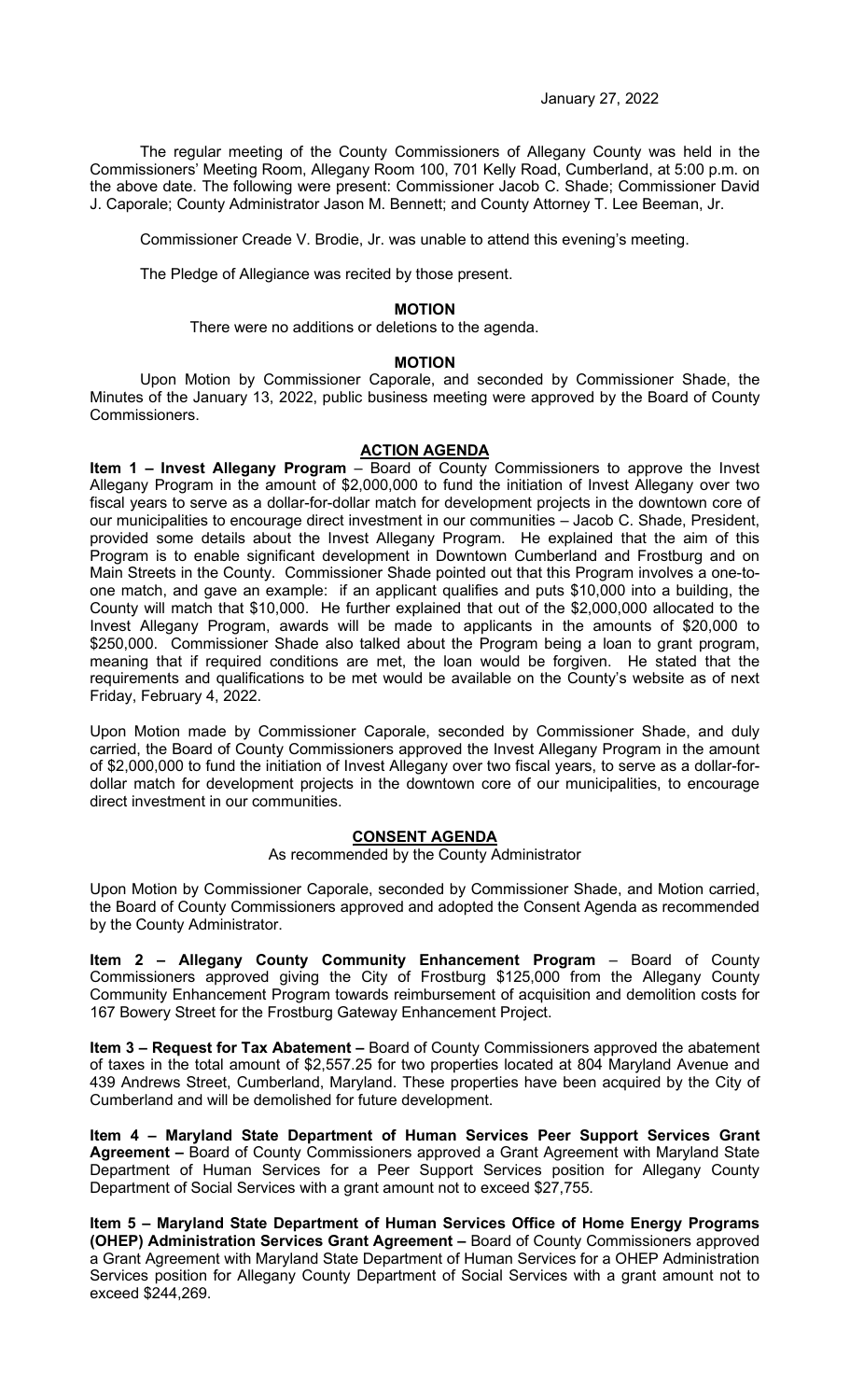**Item 6 – Maryland State Department of Human Services Mental Health Stabilization Services Grant Agreement –** Board of County Commissioners approved a Grant Agreement with Maryland State Department of Human Services for a Mental Health Stabilization Services position for Allegany County Department of Social Services with a grant amount not to exceed \$154,706.

**County Attorney Lee Beeman** had no further comments to make at this evening's meeting.

**County Administrator Jason M. Bennett** read into the record a letter addressed to Maryland Delegate Maggie McIntosh and gave it to the Commissioners to sign upon their approval. A copy of this letter, in support of the expansion of the MARC Brunswick Line into Western Maryland to add stops in Hancock and Cumberland, is attached to and made a part of these Minutes.

After Mr. Bennett finished reading the letter, Commissioner Caporale asked how far west the MARC line currently runs. Mr. Bennett replied that at this time, it goes to Brunswick. Commissioner Shade remarked on the benefit of this Project to Allegany County. The Commissioners then signed the letter.

#### **Commissioners' statements, comments, recognition –**

**Commissioner David Caporale** had no further comments to make at this evening's meeting.

**Commissioner Jacob Shade** had no further comments to make at this evening's meeting.

**Constituents –** In order of sign-up sheet (no one signed up to speak at this evening's meeting)

## **Reminders/Upcoming Meetings –**

**Next Public Business Meeting –** Thursday, February 10, 2022, 5:00 p.m.

## **ADJOURNMENT:**

There being no further business to come to the attention of the Board, the meeting was adjourned at 5:10 p.m.

> $\overline{\phantom{a}}$  , which is a set of the set of the set of the set of the set of the set of the set of the set of the set of the set of the set of the set of the set of the set of the set of the set of the set of the set of th Jacob C. Shade, President

True Copy Attest:

Cynthia A. Young Recording Secretary

 $\overline{\phantom{a}}$  , which is a set of the set of the set of the set of the set of the set of the set of the set of the set of the set of the set of the set of the set of the set of the set of the set of the set of the set of th